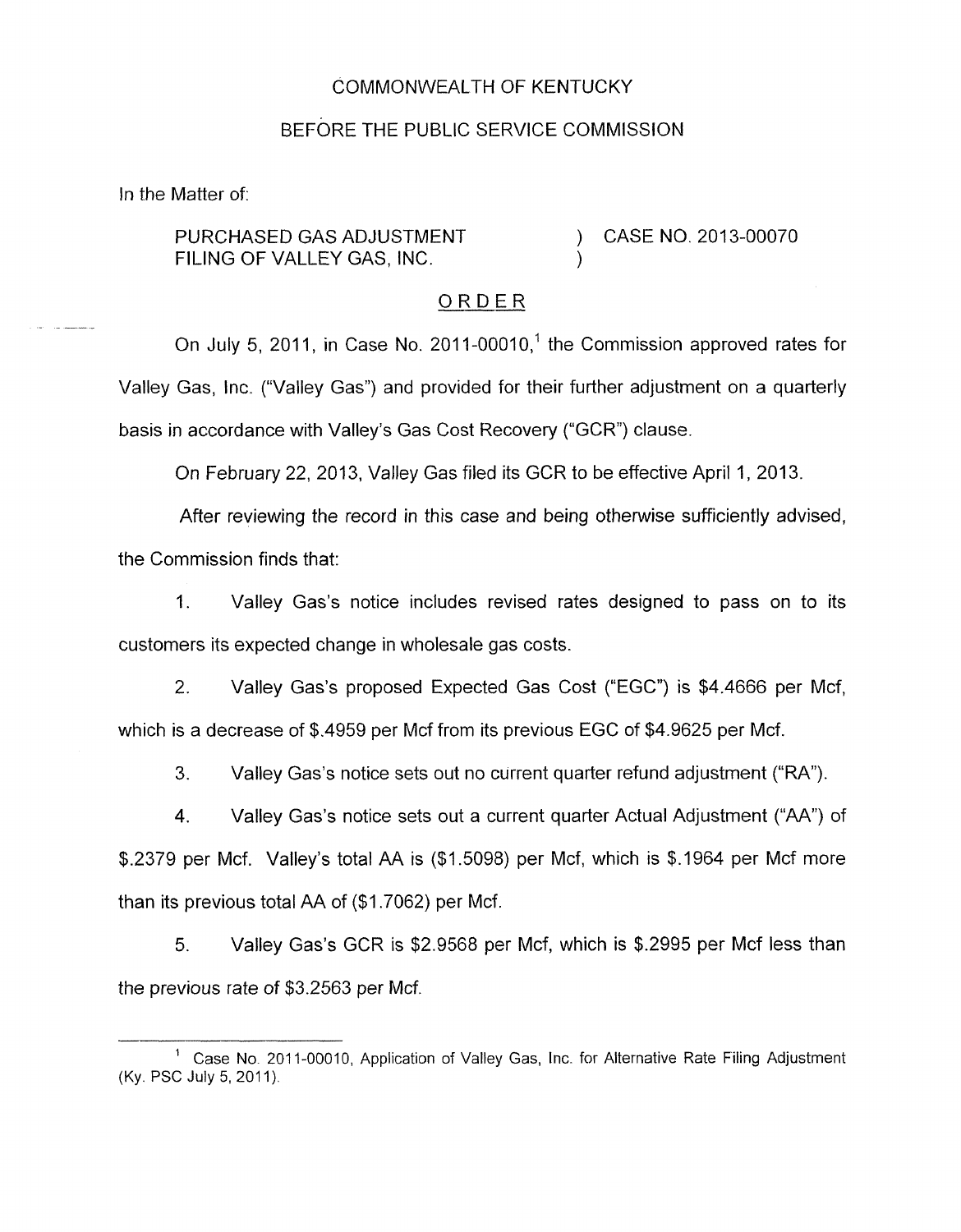6. The rates in the Appendix to this Order are fair, just, and reasonable, and should be effective for billing for service rendered by Valley Gas on and after April 1, 2013.

## IT IS THEREFORE ORDERED that:

1. The rates in the Appendix, attached hereto and incorporated herein, are approved for billing for service rendered on and after April 1, 2013.

2. Within 20 days of the date of this Order, Valley Gas shall file with this Commission, using the Commission's electronic Tariff Filing System, revised tariff sheets setting out the rates approved herein and reflecting that they were approved pursuant to this Order.

By the Commission



**n**  ATTES Execut

Case No. 2013-00070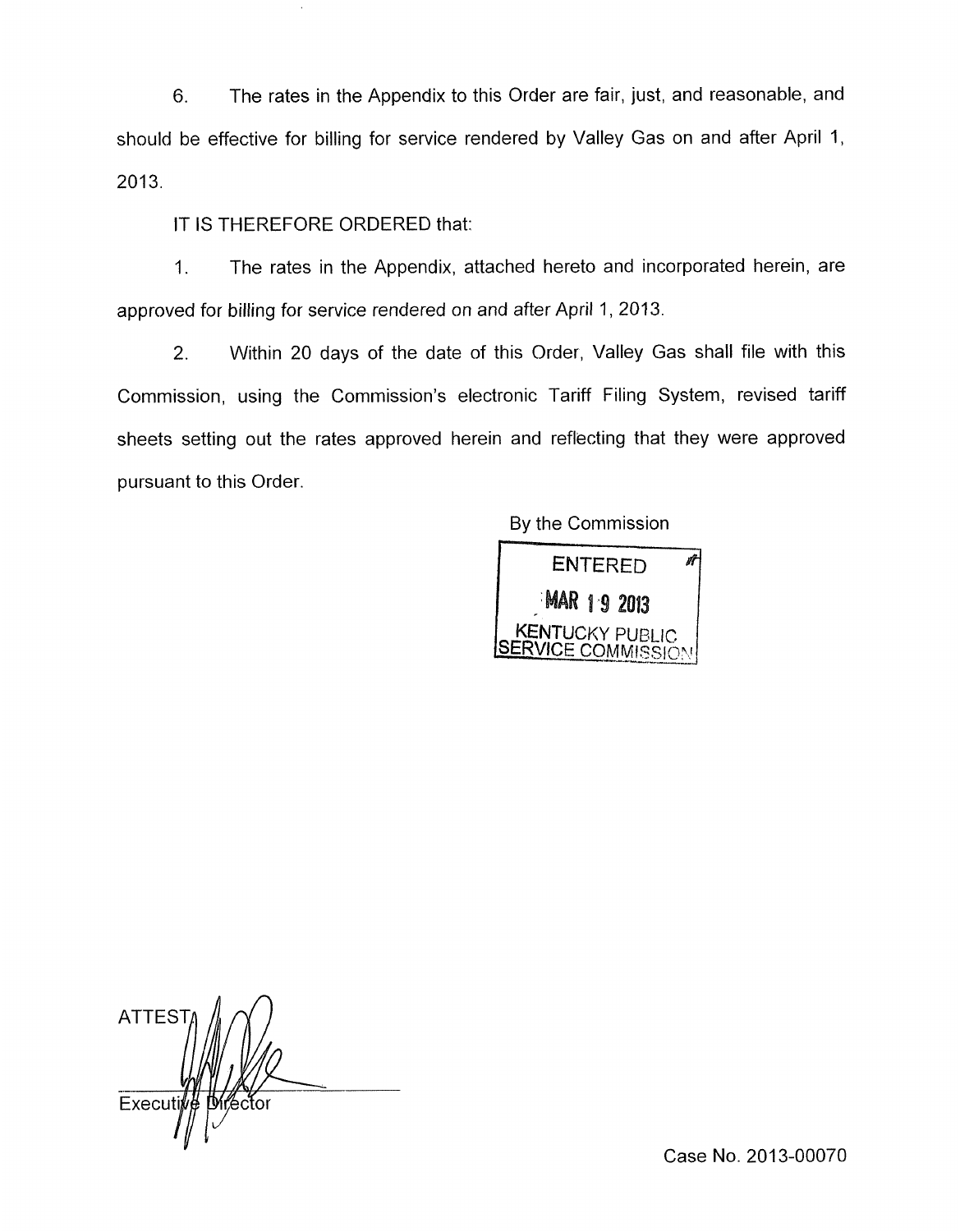# APPENDIX

#### APPENDIX TO AN ORDER OF THE KENTUCKY PUBLIC SERVICE COMMISSION IN CASE NO. 2013-00070 DATED **MAR 19 2013**

The following rates and charges are prescribed for the customers served by Valley Gas, Inc. All other rates and charges not specifically mentioned herein shall remain the same as those in effect under authority of this Commission prior to the effective date of this Order.

## RATES:

 $\bar{z}$ 

Customer Charge \$10.00

|         | <b>Base Rate</b> | <b>Gas Cost</b><br>Adjustment | Total    |
|---------|------------------|-------------------------------|----------|
| All Mcf | \$2.7544         | \$2.9568                      | \$5.7112 |